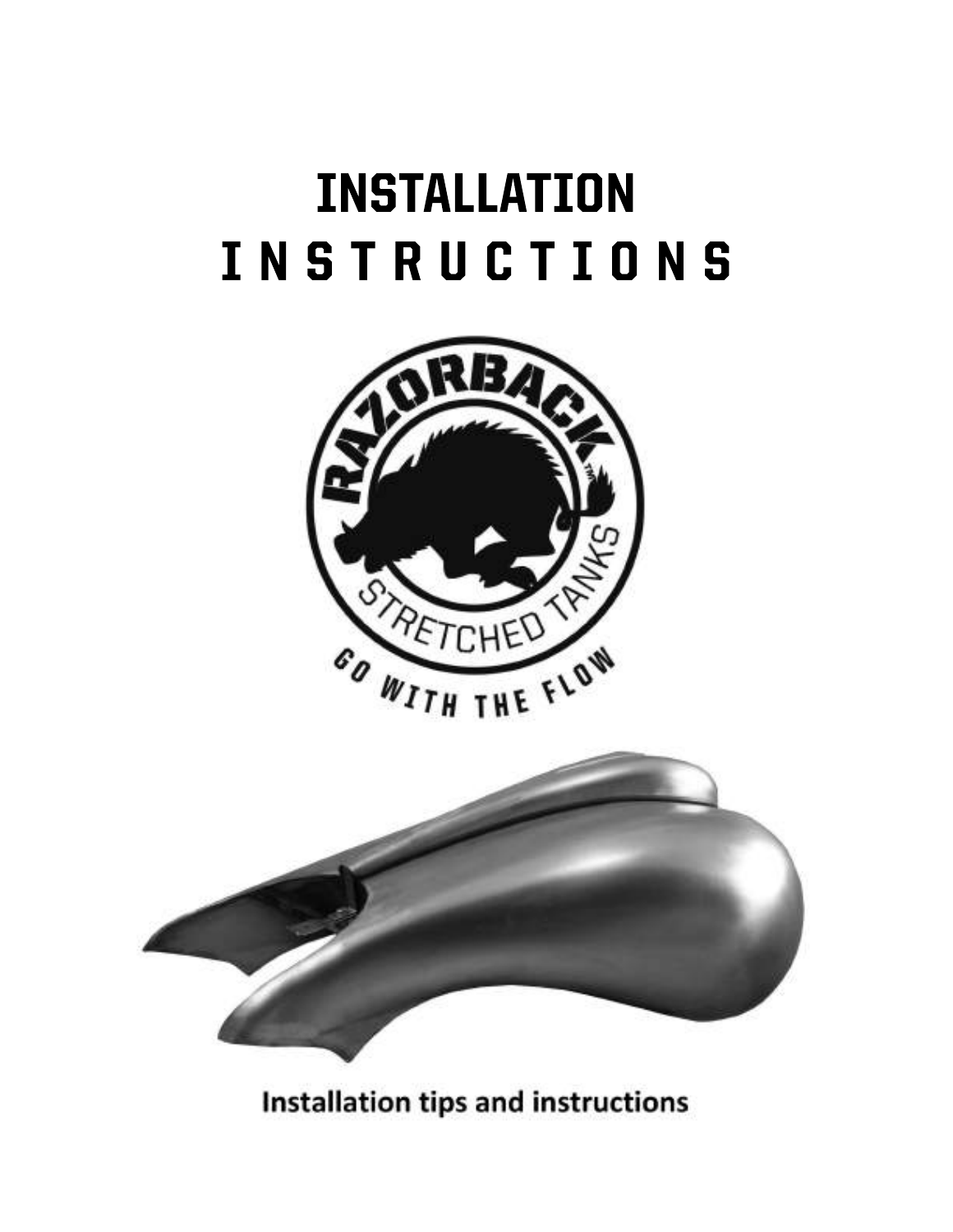

## **RAZORBACK FUEL TANK INSTRUCTIONS**

Let's begin by identifying the components included with this Razorback Tank kit. See Fig. 1

- 1. Razorback fuel tank
- 2. Razorback dash or center console
- 3. Plastic bag with misc. hardware
- 4. Rubber dash trim
- 5. Pop up gas cap in white craft box



Now that we have identified the included components, let's identify the hardware.

First, there are the four 5/16 washers; two thick and two thin ones. They are intended for use as shims to correct possible wing to side cover alignment issues.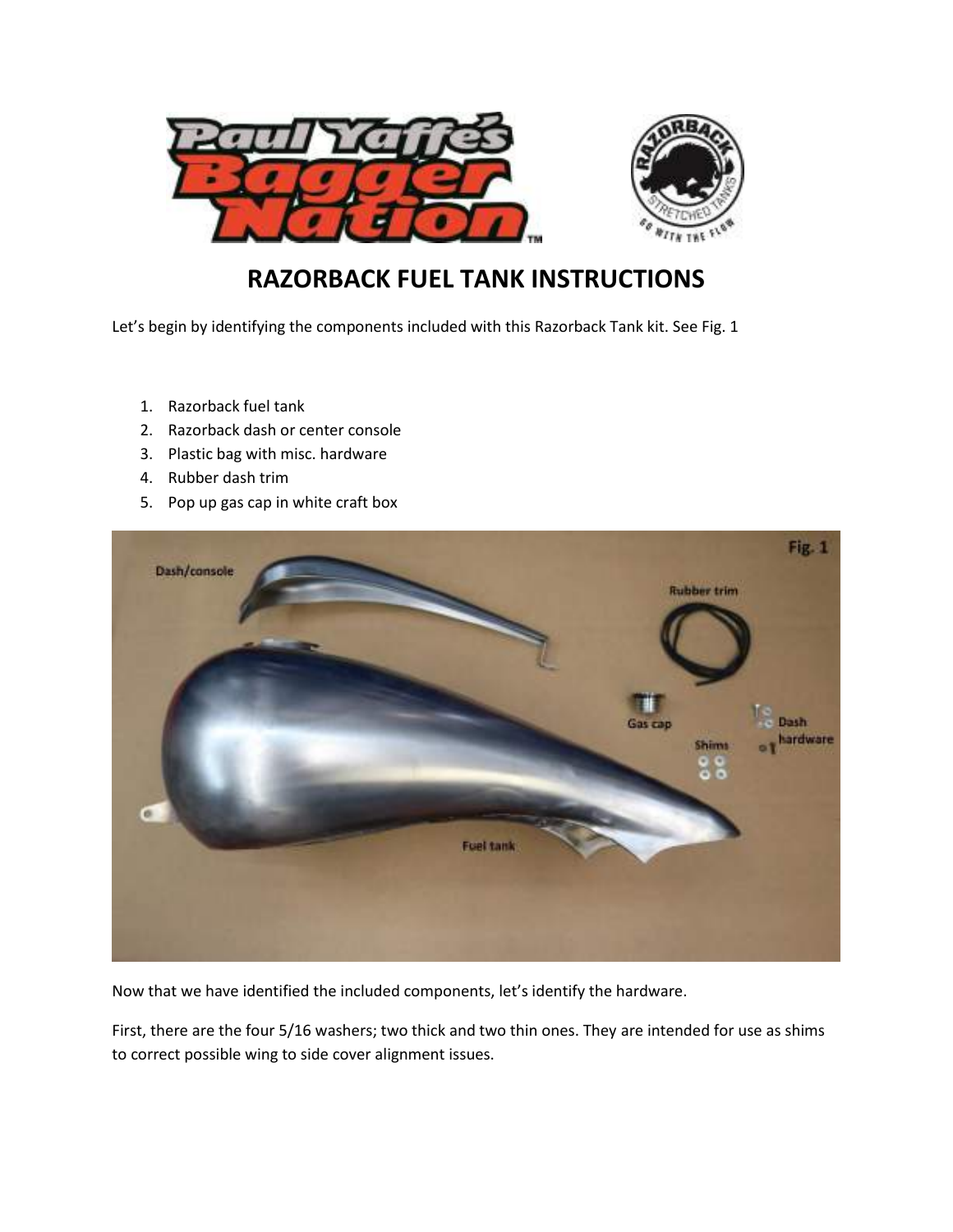Next, there is the included dash hardware kit. The 1/4-20x3/4 bolt, washers and nut are for the rear, and the 10-24x5/8 allen screw and washer are for the front of the dash.

Next, we have the rubber dash trim. This rubber trim is used to insulate the dash/center console from the fuel tank after paint. It is part of the final assembly process.

Finally, we have the pop up gas cap. This nifty stealth fuel cap will replace your stock gas cap after you put painted tank and dash together.

Now, you will need to clean your tank thoroughly inside and out. We recommend acetone to clean both the inside and outside of your new Razorback tank before you proceed with the mock up and corrosion prevention steps of preparing your tank for paint. Use acetone in a well ventilated area and stay clear of open flame. Pour some acetone inside the tank, distribute it evenly in both the Razorback wing areas and stand the tank up against a wall to let the wing areas soak for a few minutes. Wipe all of the rustpreventative oil out of the inside of tank and from the tank exterior.



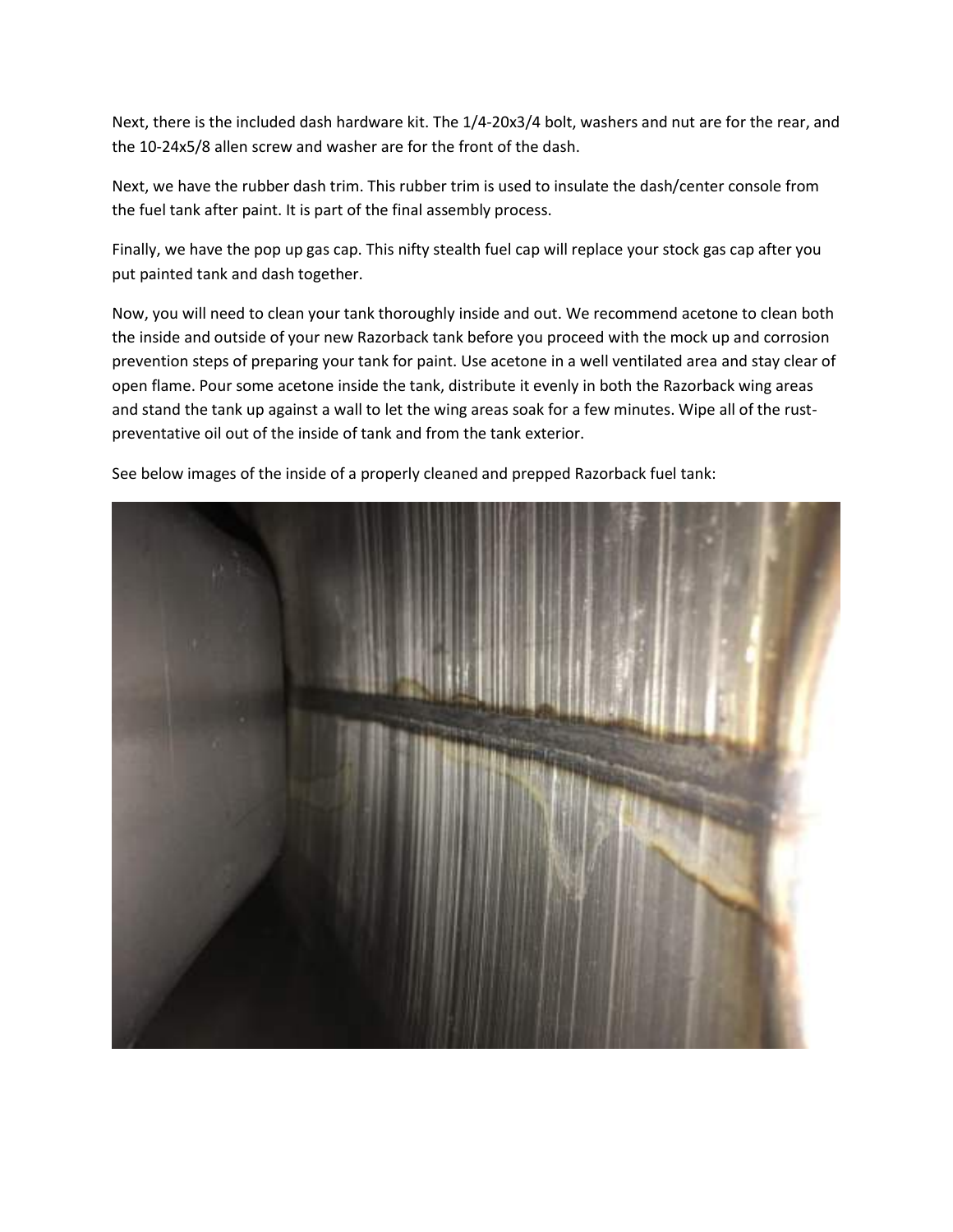

Soak the wing edge in acetone for at least ten minutes.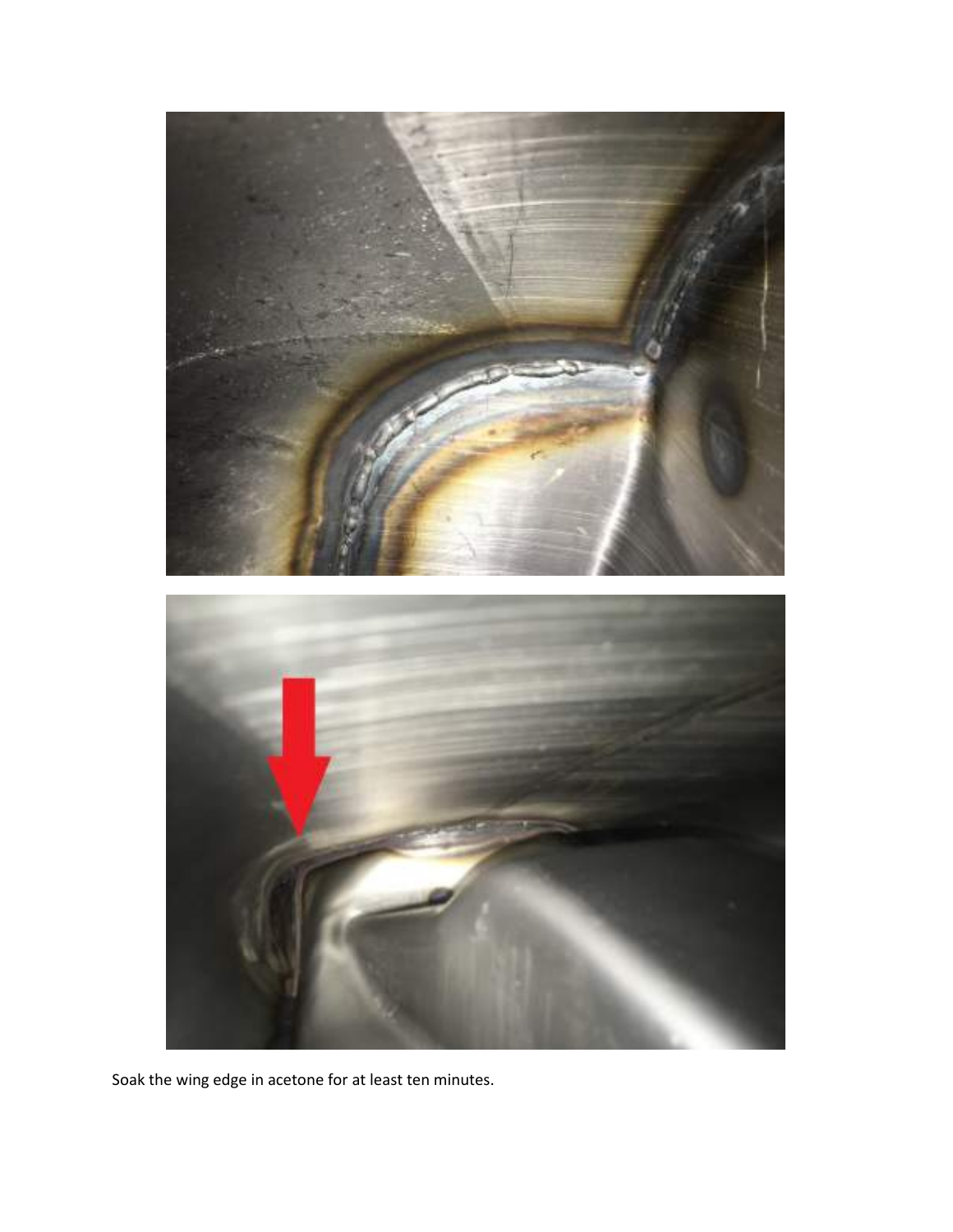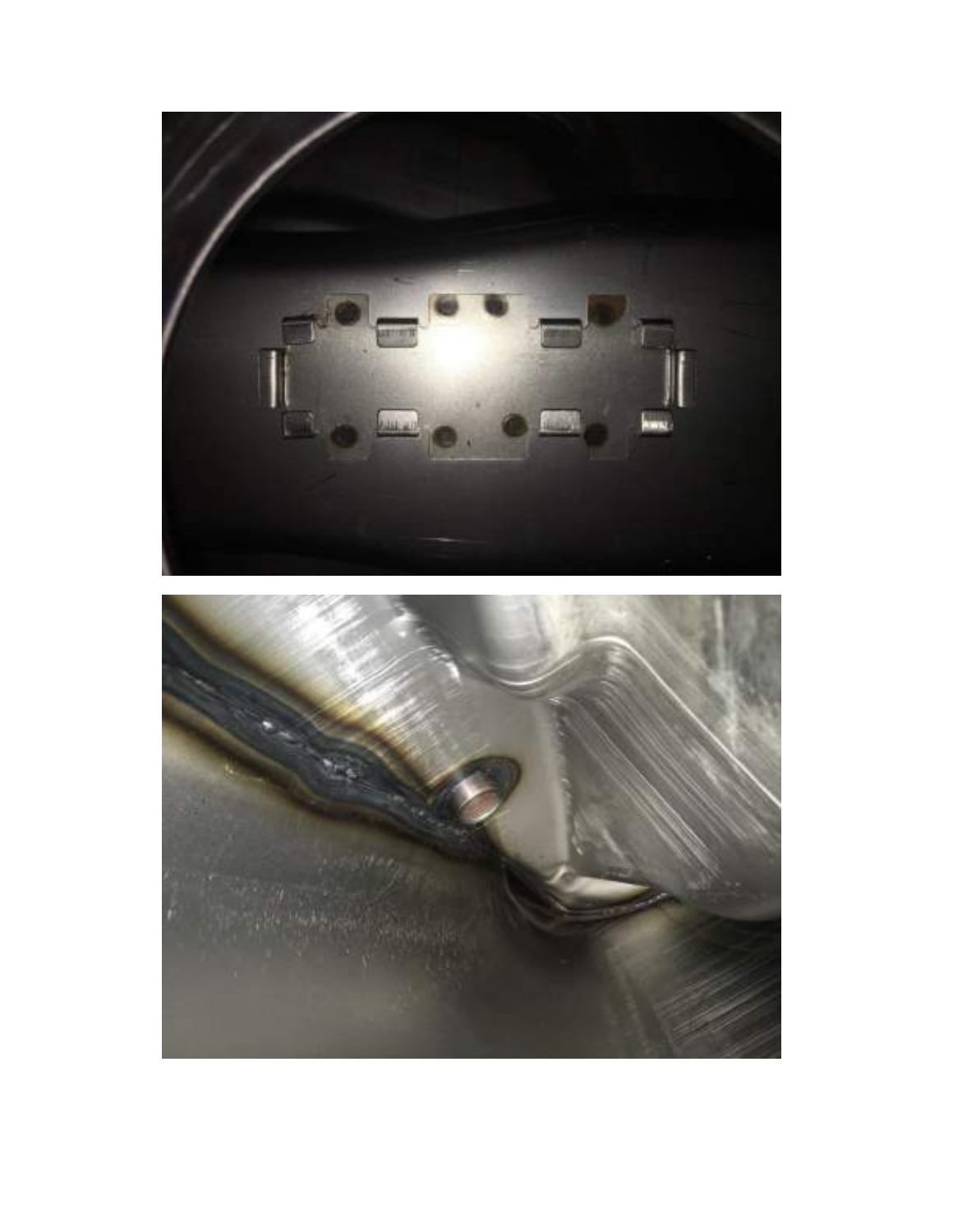The inside of tank should be cleaned with acetone and allowed to dry completely. There should be no traces of oil whatsoever.

Once the tank is thoroughly cleaned, let's proceed with the mock up and test fitment of your new Razorback tank.

- 1. Remove your stock seat and disconnect your battery according to your service manual. Remove your stock fuel tank and dash.
- 2. Install your new Razorback tank using your OEM hardware.
- 3. There are several different factors that can affect the alignment of the Razorback wings over the side covers. Use the provided tank shims to assist with this process.

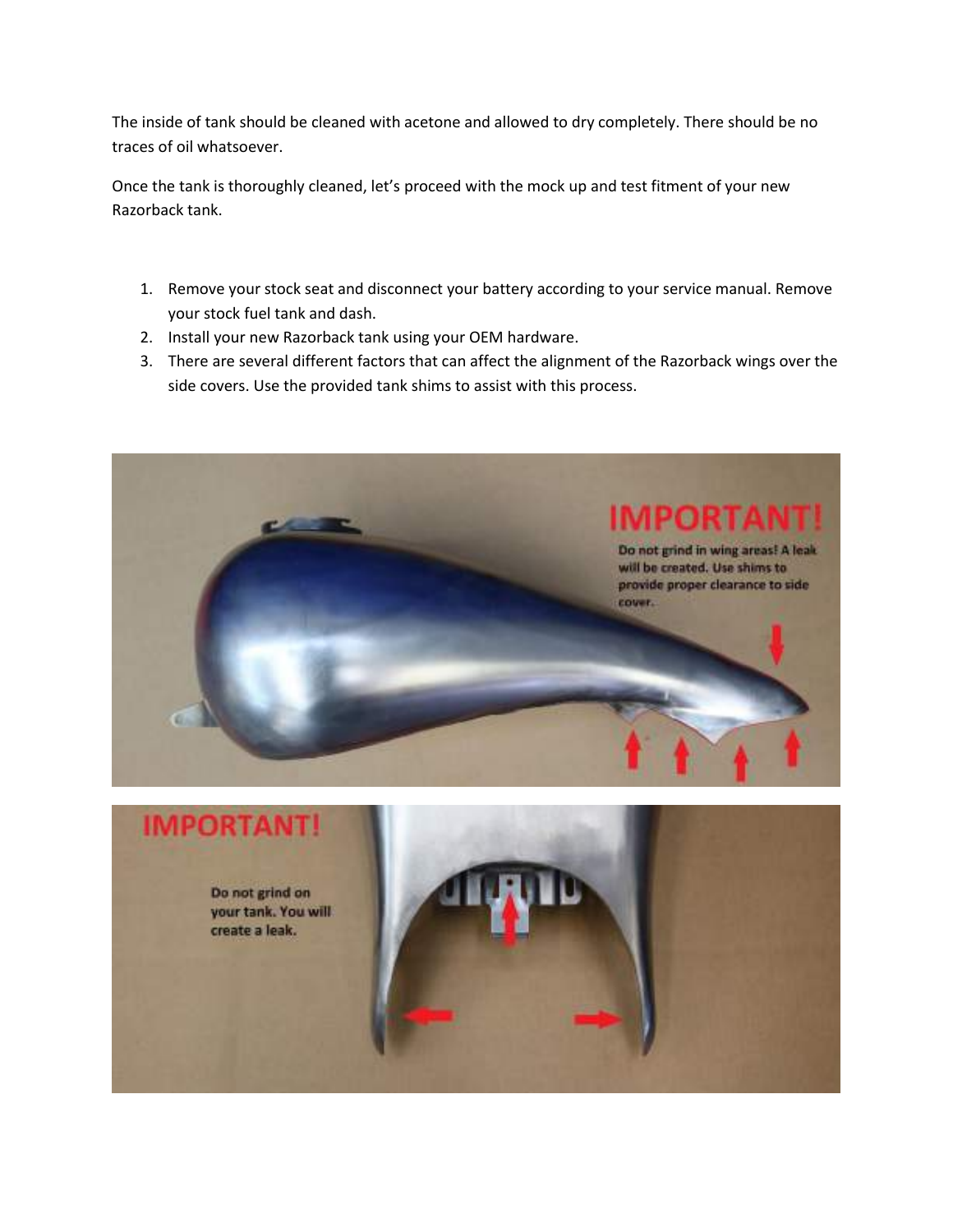Adjusting the tank for possible wing to side cover clearance:



In this case, the very tip of the wing is contacting the side cover. This is easily corrected by using the provided shims. Shims are placed under the corresponding rear tank mount tab where the contact has occurred.

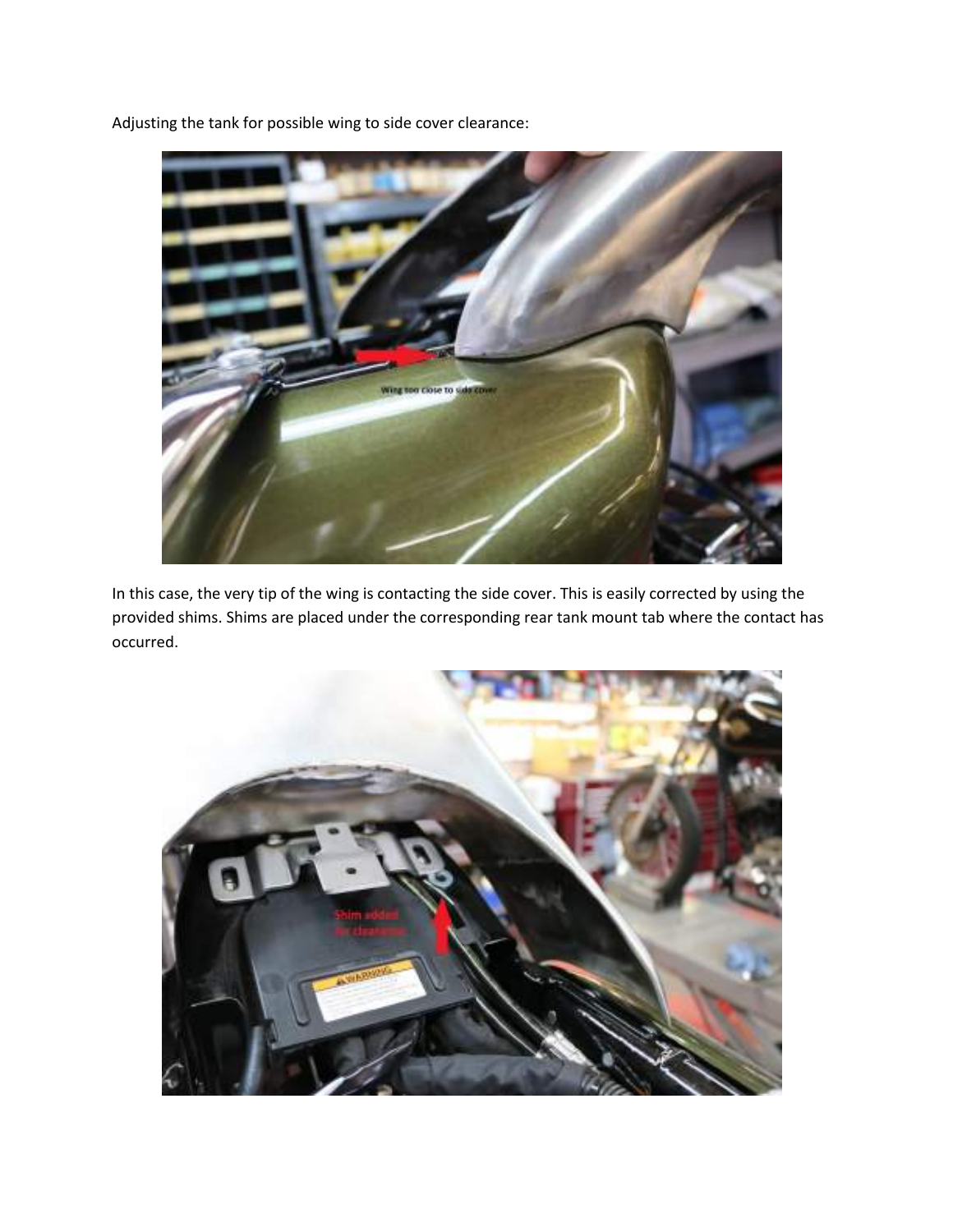Here, we placed a shim under the rear tank mount to provide the proper clearance from the wing to the side cover.



Advanced tip: By slotting the front mount tab hole, you can increase or decrease the clearance between the Razorback wing and the side cover:

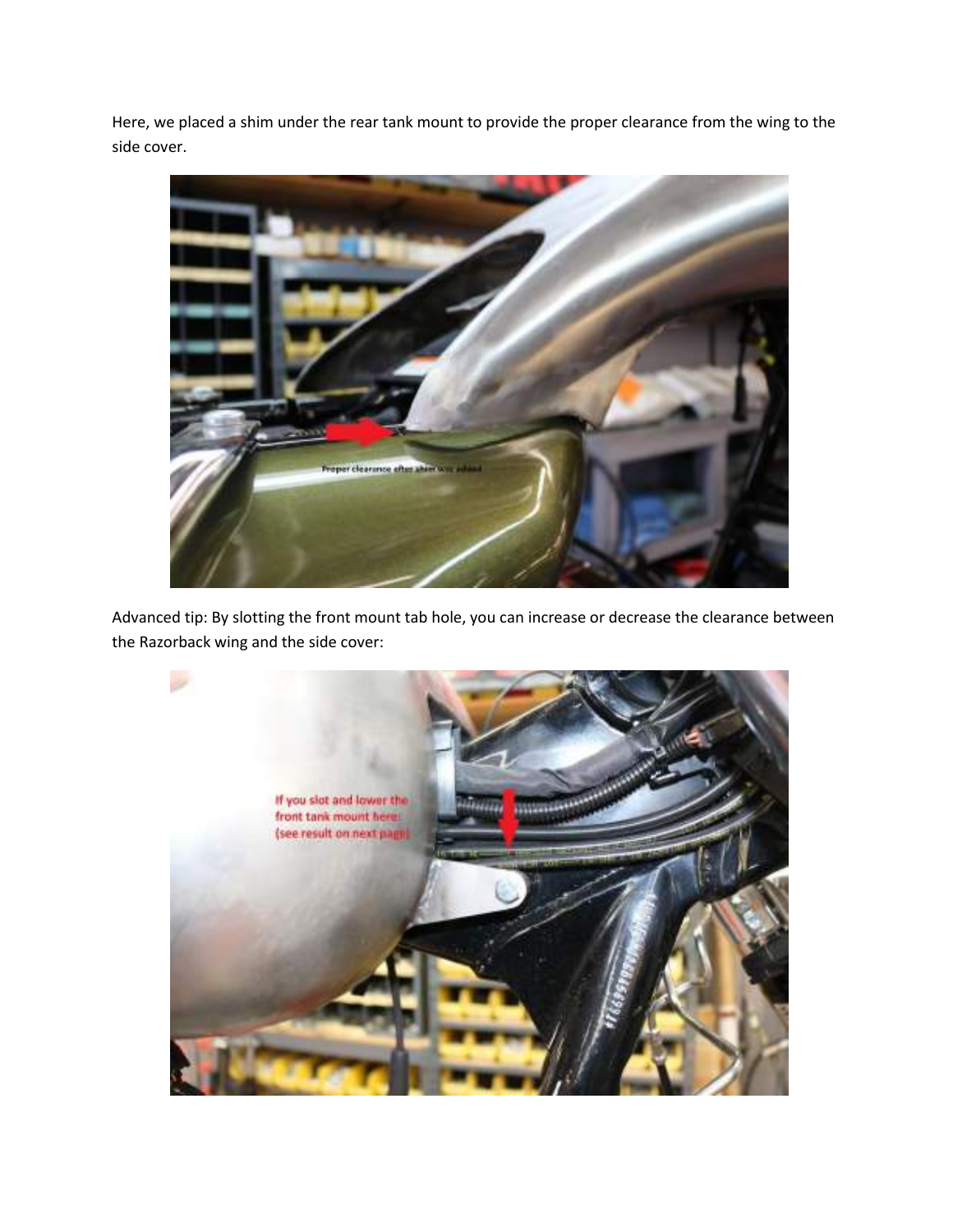

Once you have verified proper Razorback wing clearance you can mock up your dash to verify proper fitment and then you're ready for corrosion protection and paint!

Tank dash/center console mock up:

Mock up rubber trim around dash edge as shown.

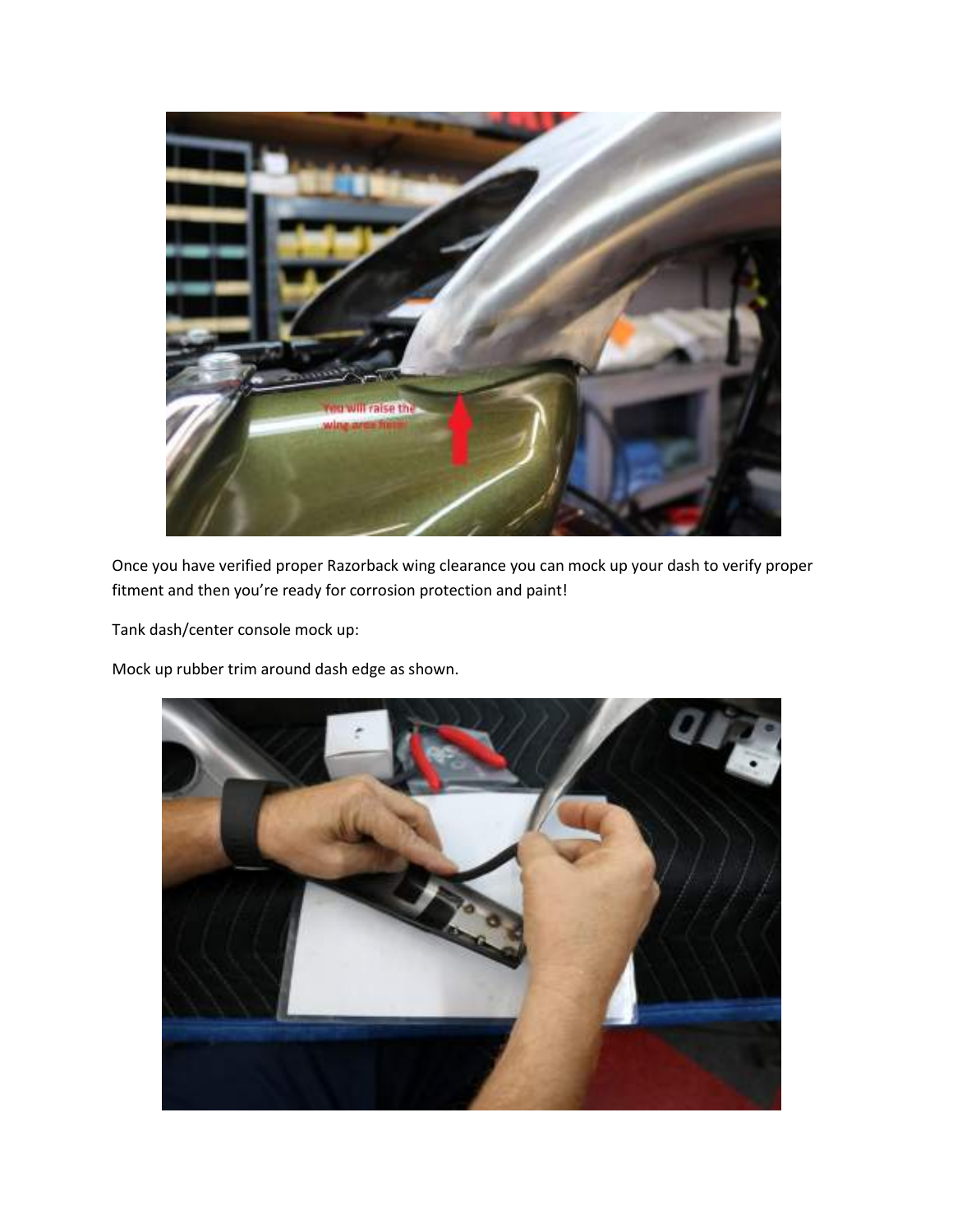Wrap the rubber trim around the perimeter of the dash. A little tape will help hold the trim in place during the mock up process.



Cut excess trim off at the end of the dash that faces the seat area.



A notch can be trimmed in the trim at the point of the dash to allow rubber trim to lie down smoothly.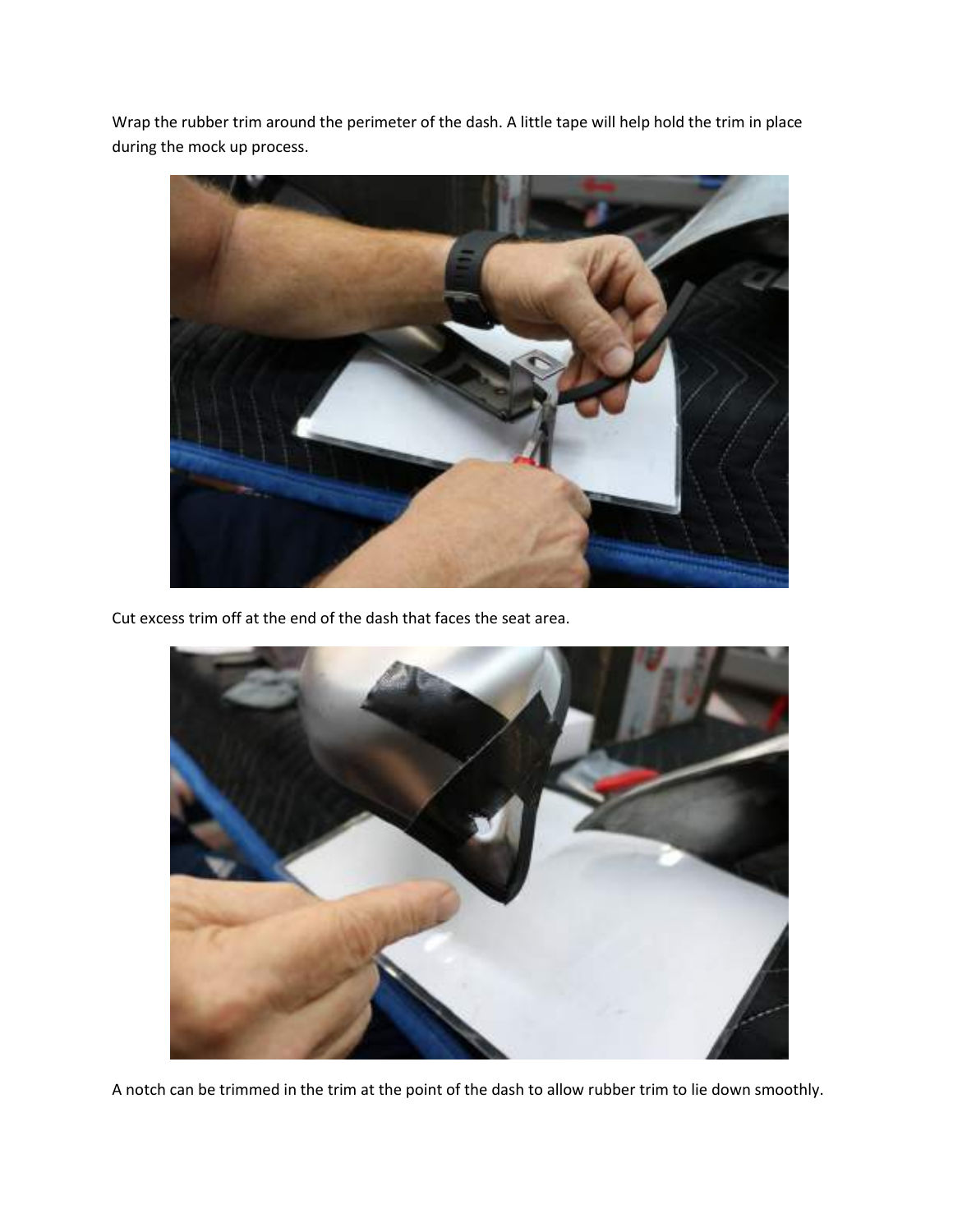

Install dash using provided hardware.



Lightly snug screws to secure dash in place.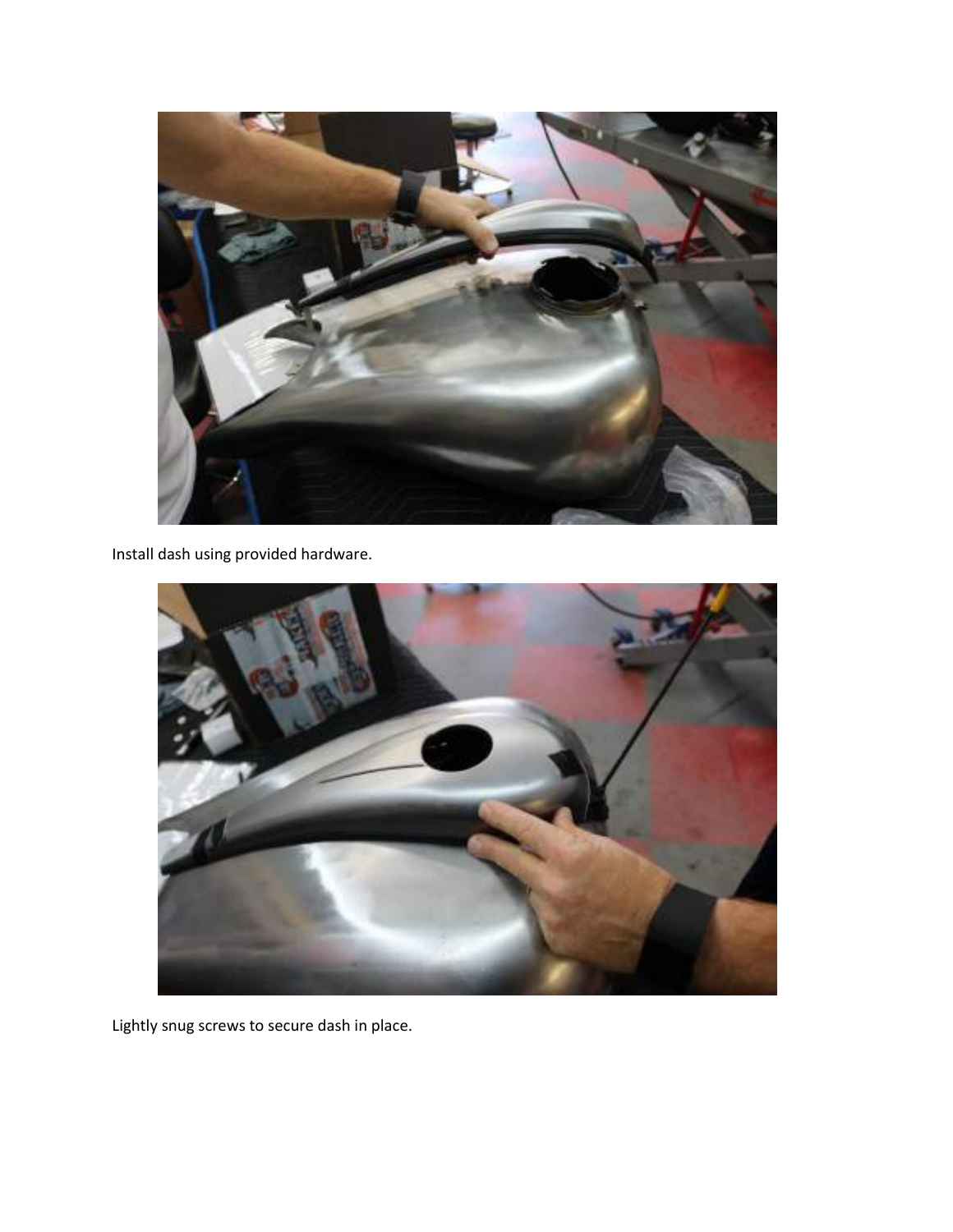

Any small gaps between dash and tank surface can be eliminated by simply pushing the trim down with the tip of your finger to eliminate the gap.

Note: You must test fit the dash to the tank again after bodywork!

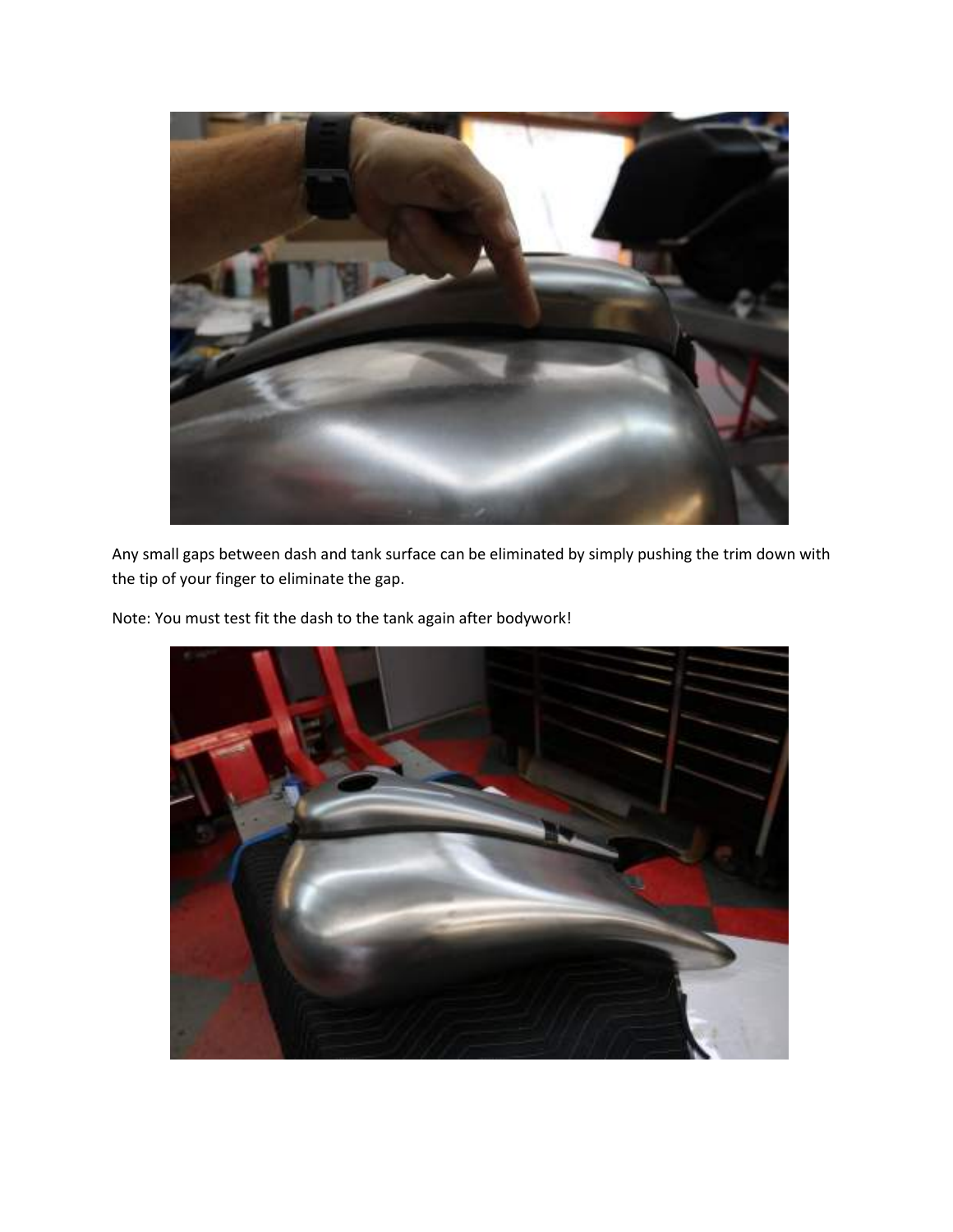Mock up of dash is now complete. It is now time to protect your investment on the inside with a quality corrosion protectant. We recommend Red-Kote tank liner, available from Bagger Nation or direct from Damon Industries .



Corrosion protecting a tank with Red-Kote:

**NOTE:** Read all instructions regarding applying Red-Kote before you begin! There are notes on the can, Red-Kote's standard instructions as well as the instructions Red-Kote wrote specifically for our Razorback Tank. Read them all BEFORE proceeding. Lastly please read my thoughts below from my personal experience Red-Koting a Razorback tank. Always perform these procedures in a well ventilated area

- 1. Clean tank thoroughly both inside and out using acetone and clean rags
- 2. Make sure all cosmoline (rust inhibitor applied at factory) has been removed from the inside welds and hard to reach areas. Soak wing area with acetone for a minimum of 10 minutes by standing tank up on its end and pouring acetone in until wing areas are flooded. Stand the tank up against a wall and let it soak. Wipe out all areas with a clean rag.
- 3. Blow out remaining acetone residue with compressed air and let tank air dry for 24 hours. If the tank still smells like acetone after 24 hours it's probably not clean enough. Wash again with a good degreaser and soapy warm water. If you introduce water into the tank after acetone bath you should let it air dry inside away from moisture and humidity to prevent surface rust from forming while drying.
- 4. Plug the petcock / fuel collet bung with a threaded plug (provided if you purchase Red-Kote from Bagger Nation), tape ball, wine bottle cork etc. to prevent Red-Kote from escaping from